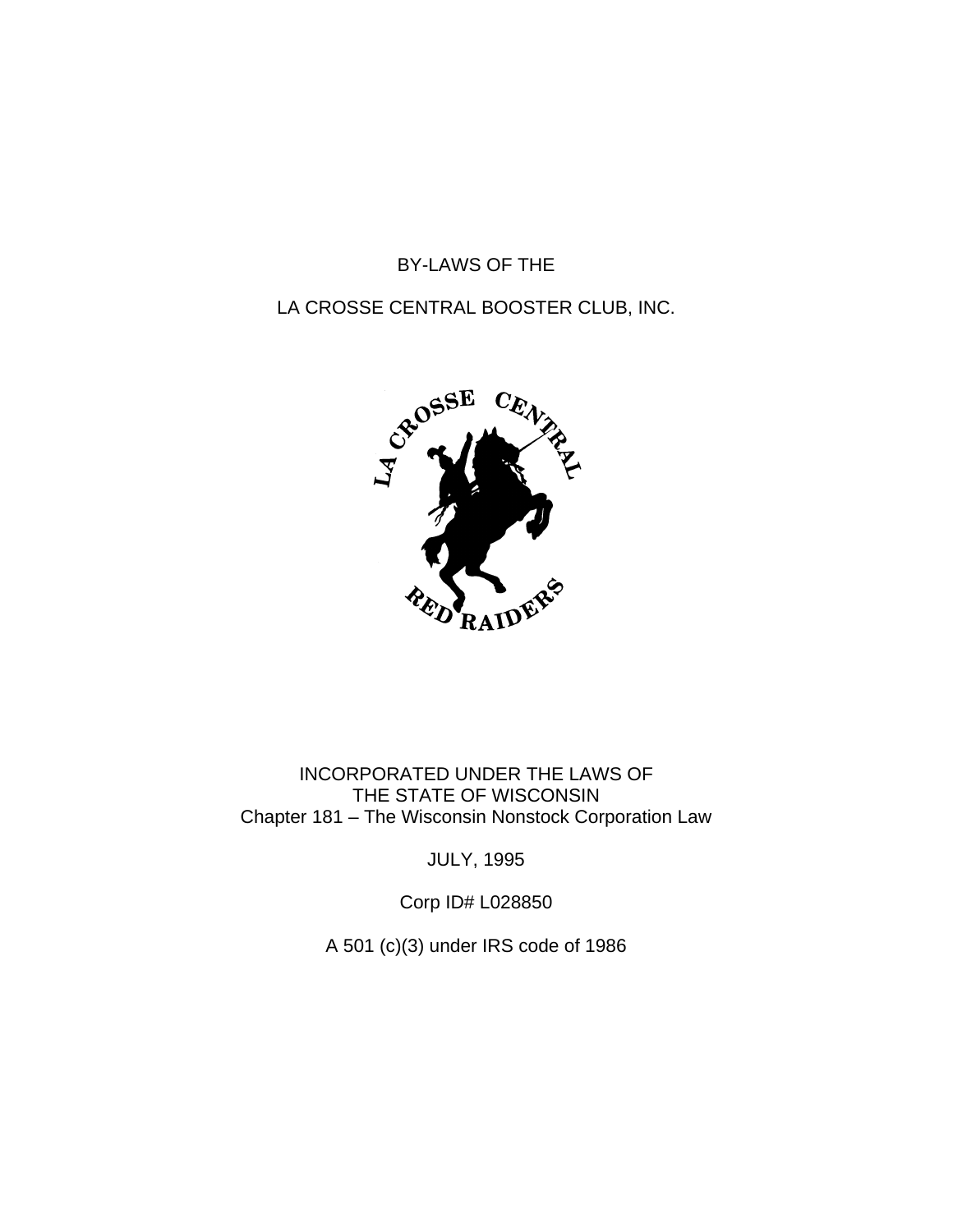# **TABLE OF CONTENTS**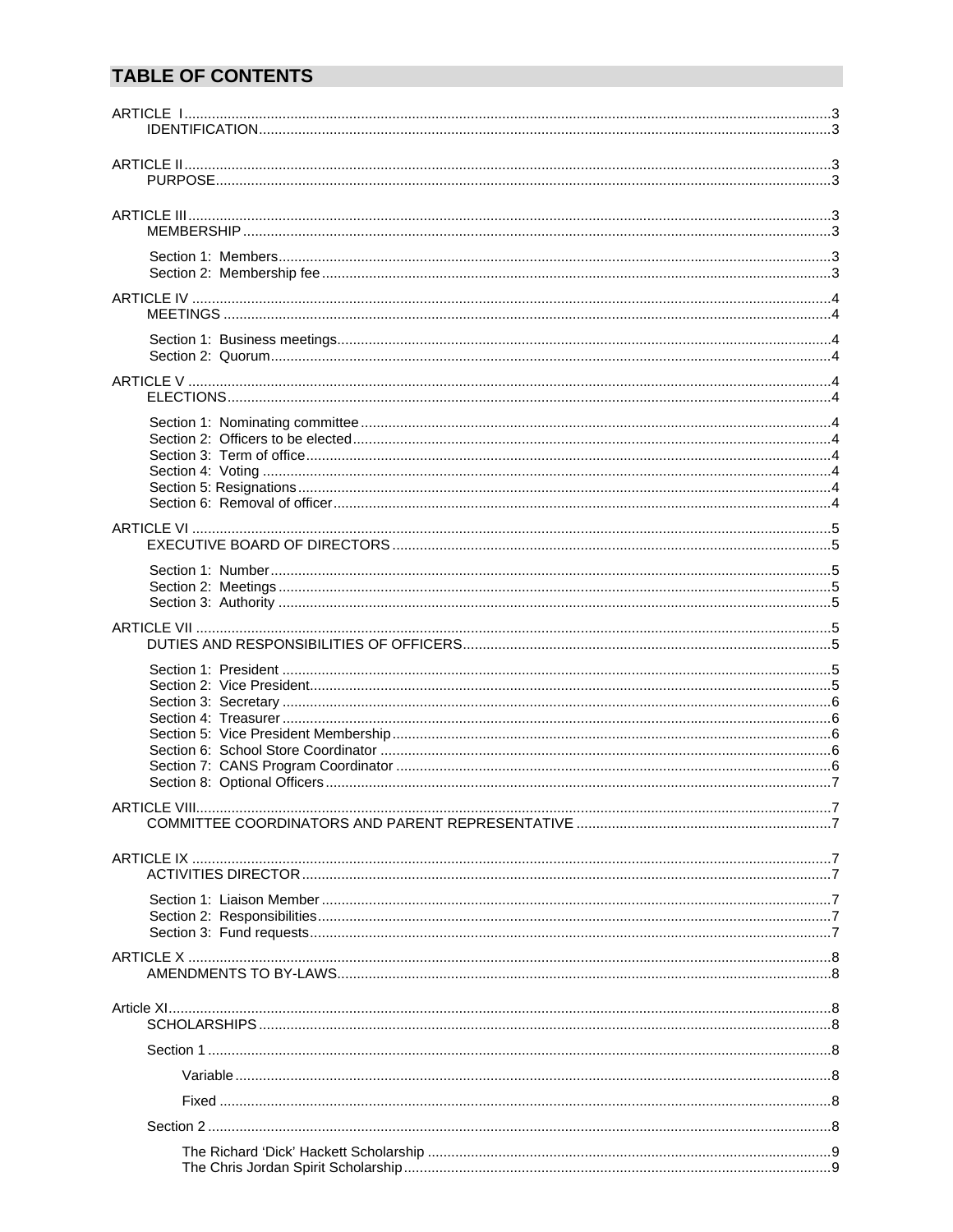## **ARTICLE I**

#### *IDENTIFICATION*

#### **Section 1: Name**

The name of the organization shall be known as the La Crosse Central Booster Club, Inc.

#### **Section 2: Affiliation**

All adult parents, guardians, alumni or other persons interested in Central High School cocurricular activities. Geographic boundaries to include those prescribed by the La Crosse Board of Education.

## **ARTICLE II**

#### *PURPOSE*

#### **Section 1**

To promote all co-curricular activities within Central High School and its boundaries stated in Article I, Section 2.

#### **Section 2**

To provide financial assistance to co-curricular activities within Central High School.

## **ARTICLE III**

#### *MEMBERSHIP*

## **Section 1: Members**

All dues paying persons interested in supporting the organization for the enhancement of Central High School co-curricular activities.

## **Section 2: Membership fee**

A minimal fee is required for membership. Said fee is to be determined by the Executive Board annually. Dues must be paid in order for members to be on the membership roster. All voting members shall be dues-paying members; all officers, appointed committee coordinators and parent representatives must be dues paying members.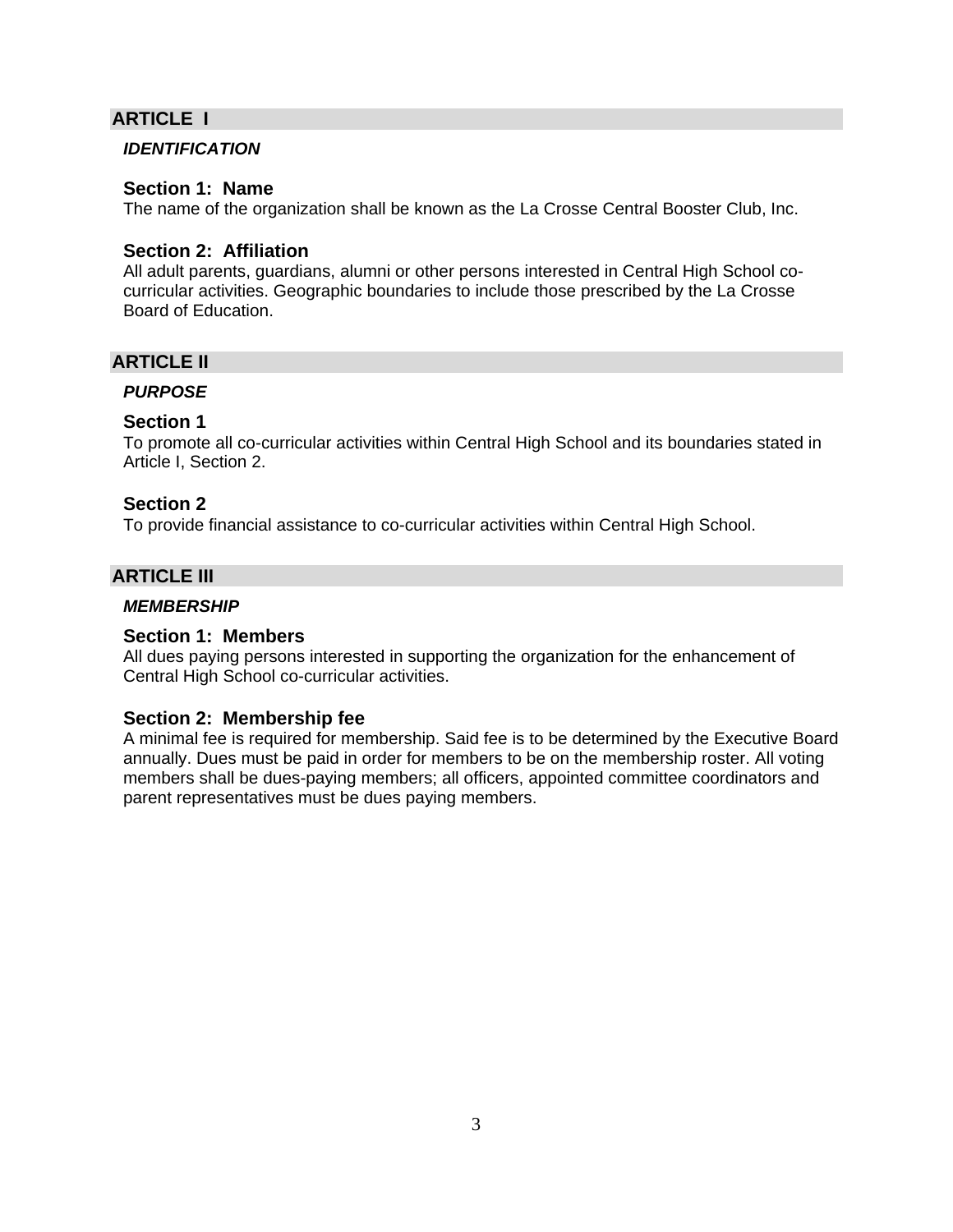## **ARTICLE IV**

#### *MEETINGS*

#### **Section 1: Business meetings**

Meetings shall be held monthly on the second Wednesday of each month. The Executive Board retains the power to change the meeting date and time and further reserves the right to not meet in particular months. All meetings shall be open to interested persons. Committee meetings may be held prior to the business meetings and at other times as required.

#### **Section 2: Quorum**

A quorum shall consist of those dues-paying members present for the transaction of business, and a simple majority vote is required for the approval of any resolution presented to the attendees. Any member or officer may request approval of a resolution calling for a ballot to be provided for dues-paying members prior to a vote on disbursement of funds or a matter of importance to the membership.

## **ARTICLE V**

## *ELECTIONS*

#### **Section 1: Nominating committee**

A nominating committee shall be chaired by the President and consist of two or more members who shall be appointed by the President. The nominating committee shall present a slate of nominees at the May meeting. The President shall call for nominations from the floor at the May meeting. A majority vote of those present shall elect.

#### **Section 2: Officers to be elected**

The elected officers of the organization shall be the President; Vice President; Secretary, Treasurer, Vice President Membership, School Store Coordinator and CANS Program Coordinator. Elected officers may also serve in an appointed position. Optional officers are President Elect.

#### **Section 3: Term of office**

The term of office for each officer shall be one year to become effective at the conclusion of the May business meeting. An individual is limited to nomination and election to the same office for two consecutive terms unless special considerations for exemption are approved by the Executive Board.

#### **Section 4: Voting**

Each officer shall be elected by a simple majority vote for that office. In the event of a tie vote, the President, who shall refrain from voting, shall cast the deciding vote if a candidate has not been elected after three successive votes.

#### **Section 5: Resignations**

Upon the resignation of any officer, the President may appoint a person to complete the term of office. Upon the resignation of the President, the Vice President shall assume the Presidency for the remainder of the term of office.

#### **Section 6: Removal of officer**

Should an officer fail to perform his/her duties or responsibilities, the Executive Board may remove the officer by a two-thirds vote of all Executive Board members and appoint a person to complete the term of office.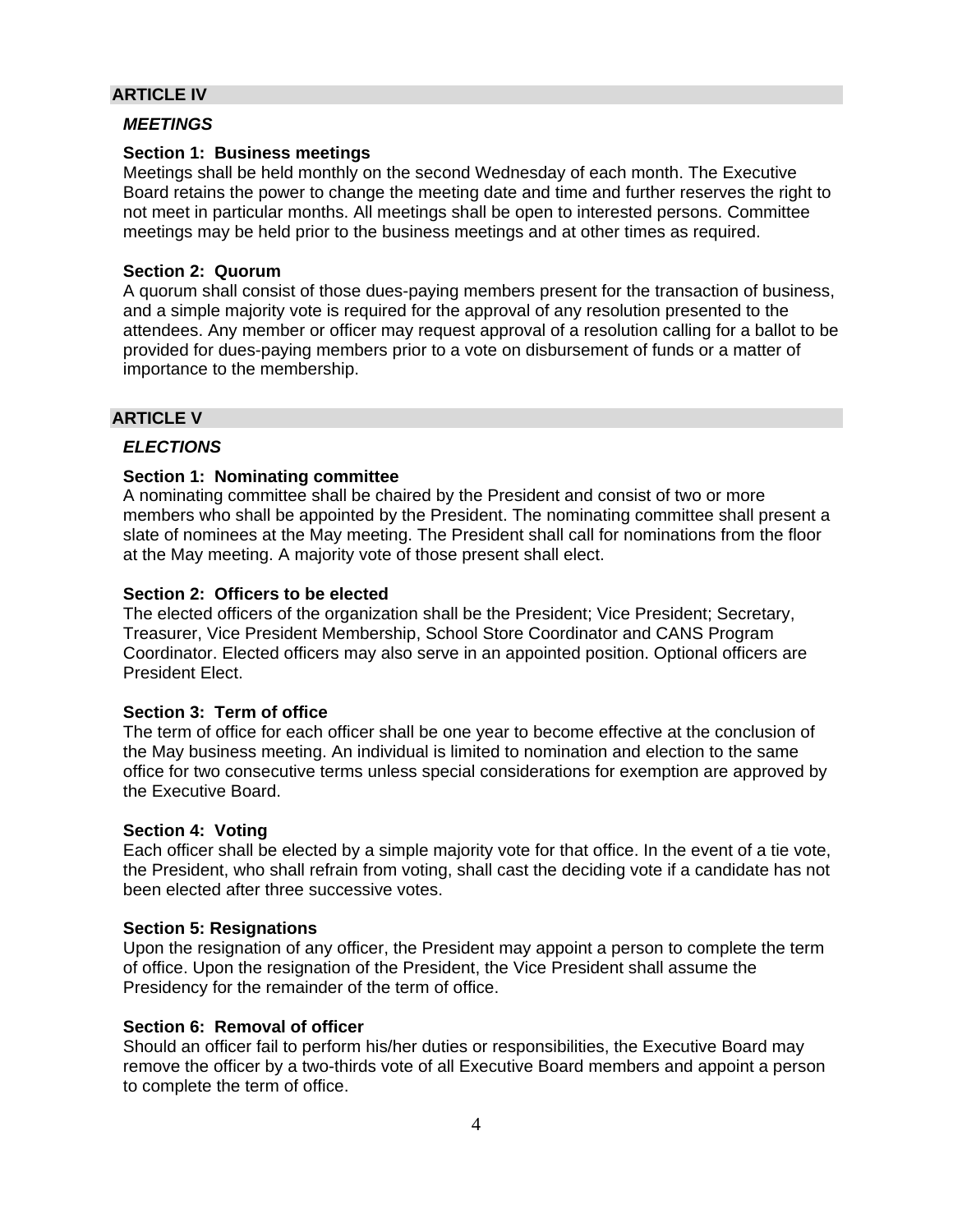## **ARTICLE VI**

## *EXECUTIVE BOARD OF DIRECTORS*

#### **Section 1: Number**

All elected officers shall be members of the Executive Board.

#### **Section 2: Meetings**

The Executive Board does not have to meet on a monthly basis. The President or any Executive Board member may call a meeting of the Board at any time by contacting all Executive Board members by letter, phone or email at least 24 hours prior to the time the meeting is to be held.

## **Section 3: Authority**

The Executive Board may approve actions that are necessary for the functioning of the organization from June through August or in the event that immediate action is required due to special circumstances. The membership must be informed of such action at the next regular business meeting. A transaction of business at a meeting of the Executive Board requires majority approval with three or more officers present.

## **ARTICLE VII**

## *DUTIES AND RESPONSIBILITIES OF OFFICERS*

## **Section 1: President**

- Preside at all Executive Board meetings.
- Preside at all regular business meetings
- Appoint persons willing to serve as Committee Coordinators and Parent Representatives for each activity after soliciting recommendations from the Activities Director, Executive Board and members.
- Maintain effective communication with the Principal and Activities Director.
- Provide all officers with a copy of the By-Laws and other information necessary for effective performance of their duties.
- Be an Ex-Officio member of all committees.
- Transfer all records to the new President at the conclusion of the May meeting.
- Assist and help coordinate all of the obligations of the Vice President.

## **Section 2: Vice President**

- In the absence of the President, perform any or all of the duties of the President.
- Other duties as designated by the Executive Board.
- Upon the resignation of the President, assume the Presidency for the term of office if there is no President Elect.
- Contact coaches and activity advisors to request their membership and active involvement in the Booster Club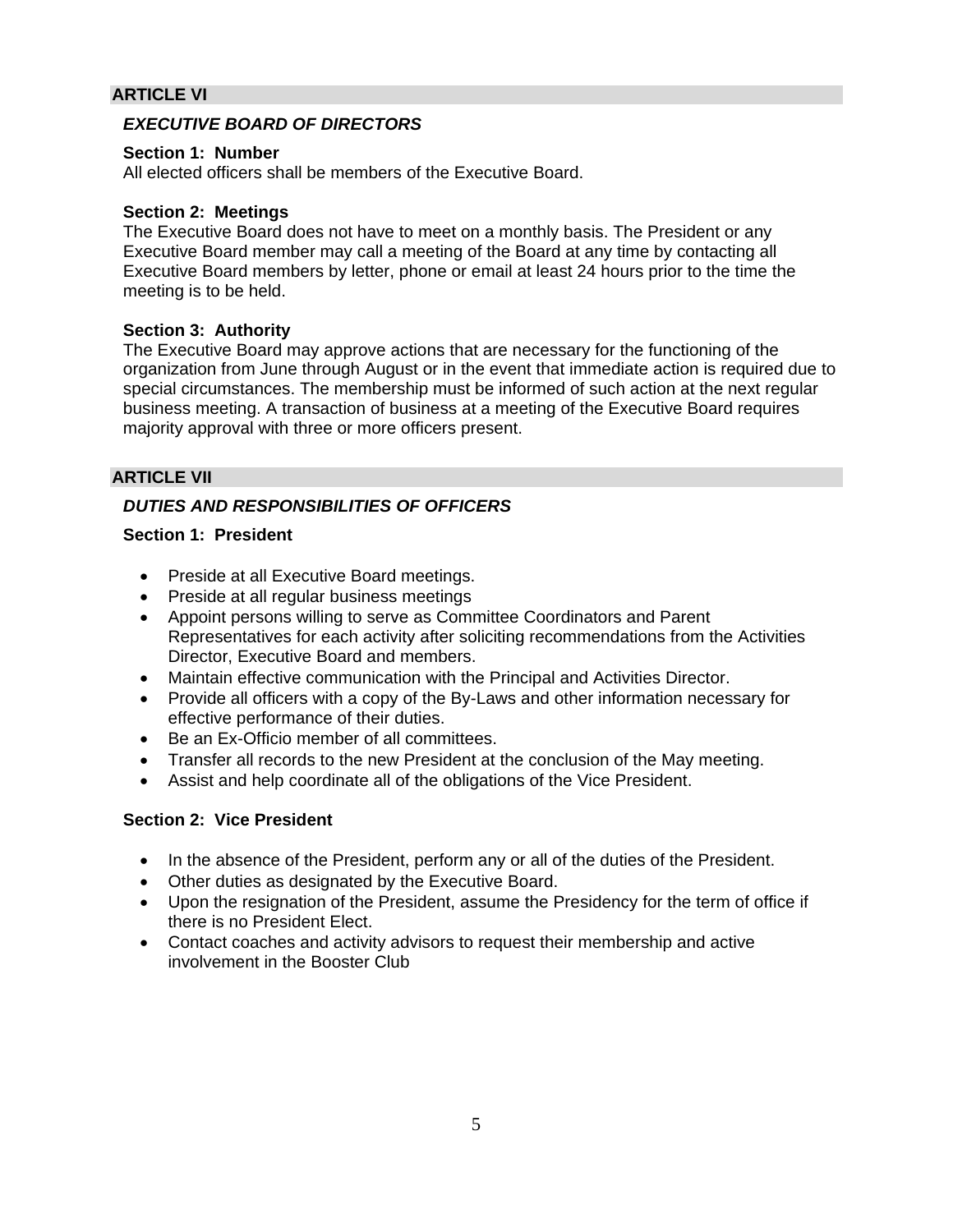## **Section 3: Secretary**

- Maintain minutes for Executive Board Meetings and regular monthly meetings
- Handle all bulk mailings.
- Provide all correspondence as requested by the Executive Board or President.
- Provide publicity notices to media and school newsletter about meetings, special events and other projects

## **Section 4: Treasurer**

- Maintain all financial records of the organization as required of a non-profit organization.
- Report on the financial status of the organization at each monthly meeting and provide officers with information on financial status in relation to fund balance.
- Deposit all revenues into the appropriate bank accounts.
- Maintain file of receipts and income-expense reports of projects as provided by officers.
- Maintain file of fund request forms submitted.
- Arrange for a second Executive Board member to sign a bank signature card as a second authorized signature in the event the Treasurer is unable to temporarily perform his/her duties.
- Transfer funds approved for various activities to Central High School activity fund and provide information on the approved use of funds.
- Treasurer may not be an employee of the School Store.

## **Section 5: Vice President Membership**

- Prepare annual membership letter to be included in the August "Link".
- Collect annual membership dues and maintain membership mailing list.
- Maintain membership records.
- Collect information from membership forms or activity rosters.

## **Section 6: School Store Coordinator**

- Oversee the management of the Booster Club sponsored school store.
- Order, maintain and monitor product and apparel inventory
- Recruit and coordinate volunteers to staff the school store.
- Keep and reconcile store order and sales records.
- Make bank deposits of school store income as necessary and notify the Treasurer and President when deposits are made and the amount of each deposit.

## **Section 7: CANS Program Coordinator**

- Oversee the Yes You CAN aluminum can recycling program
- Regularly monitor and maintain the collection trailer and collection sites.
- Organize and run the three CANS lottery drawings during the January, May and September meetings.
- Communicate as necessary with those activities that have signed up for cans collections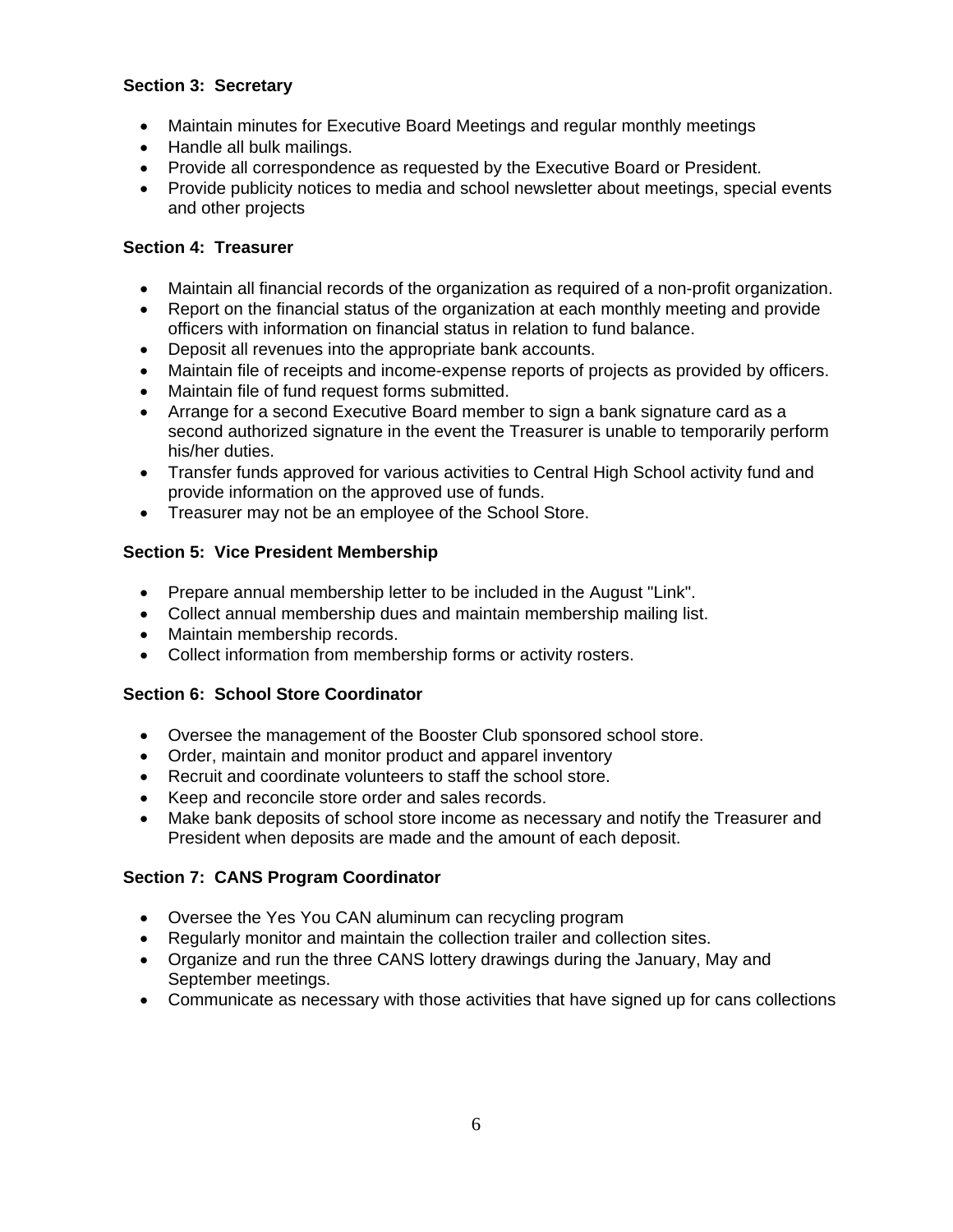## **Section 8: Optional Officers**

- a. President Elect
	- o Learn all of the duties of the President.
	- o Become President the following year.
	- o Assume the office of President if the elected president for the term is unable to complete his term of office.
	- o Be an Ex-Officio member of all committees.

#### **ARTICLE VIII**

## *COMMITTEE COORDINATORS AND PARENT REPRESENTATIVES*

#### **Section 1**

Committee coordinators shall be appointed by the President or by other appropriate officers. Each committee coordinator will report at the monthly committee meeting on the activities of his/her committee(s)

#### **Section 2**

The Parent Representatives shall communicate with the coach / advisor of their respective activities and help coordinate activities.

#### **Section 3**

At the conclusion of any project that involves money, a committee coordinator or parent representative shall provide the appropriate officer and the Treasurer with an itemized incomeexpense report and receipt or bills.

## **ARTICLE IX**

## *ACTIVITIES DIRECTOR*

#### **Section 1: Liaison Member**

The Activities Director is the integral representative of the Central High School activity program to the La Crosse Central Booster Club, Inc.

#### **Section 2: Responsibilities**

- a) Attend or have a representative available at each monthly business meeting.
- b) Request that each coach / advisor encourage the parents /guardians of his / her student participants to join the Booster Club and regularly attend its meetings.
- c) Request that each coach or activity advisor consider speaking at a monthly meeting.

## **Section 3: Fund requests**

If and when a coach / advisor of a specific program requests funds for his / her program, said request shall be submitted in writing on the appropriate form to the Activities Director, who shall submit his / her recommendation and priority of the request to the President. Recommendations shall be based on guidelines provided by the Executive Board regarding available funds and procedures and policies established for a given year. Fund requests should be given to the President a minimum of one week prior to the meeting where action will be taken on the request. Exceptions may be considered by the Executive Board.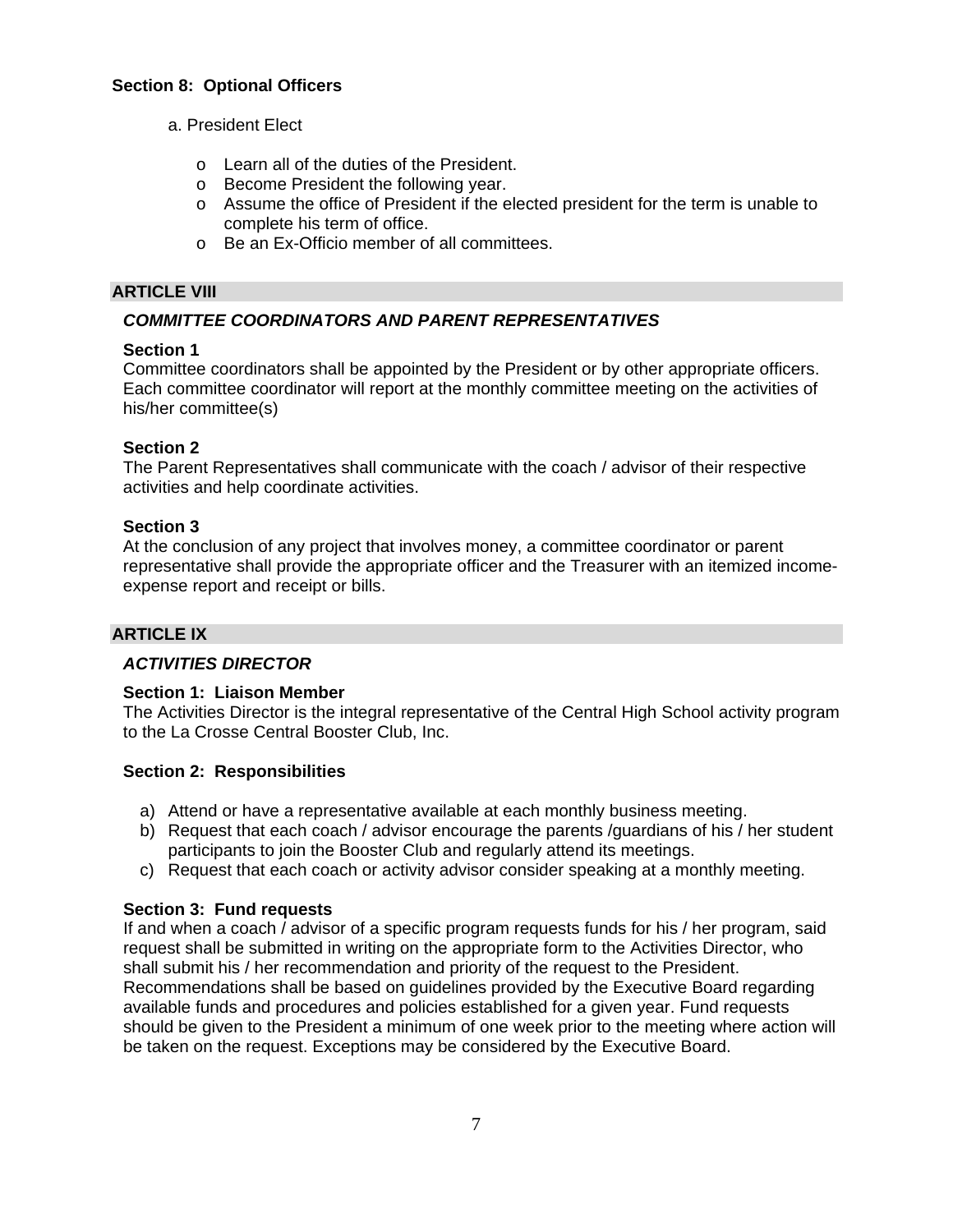## **ARTICLE X**

#### Adopted July 1995 *AMENDMENTS TO BY-LAWS*

#### **Section 1**

These By-Laws may be amended by a two-thirds vote of the members present at a monthly meeting of the organization. Amendments must be presented at a monthly meeting or in writing to the membership at least 20 days prior to a vote.

#### **Article XI**

#### Adopted January 2001 *SCHOLARSHIPS*

The organization shall fund such scholarships (for example, Dick Hackett Scholarship, Chris Jordan Spirit Scholarship) as are established from time to time, pursuant to guidelines, which shall be on file with the Secretary. Appropriate school or other committees shall make selection of scholarship recipients. Donations made to the organization may be designated for such scholarships, and the Treasurer shall identify such funds on the financial records of the organization.

## *Section 1*

The La Crosse Central Booster Club, Inc. offers two types of scholarships for students continuing their education.

### **Variable**

- The Booster Club determines the number and the amount of the scholarship(s) each year they are to be awarded.
- Traditionally, the amount is \$500 per scholarship.
- The Richard 'Dick' Hackett Scholarship is an example.

#### **Fixed**

- The Booster Club has agreed to permanently fund a fixed scholarship in the amount of \$500.
- The Chris Jordan Spirit Scholarship is an example. (It is part of the Yes you CAN recycling program.)

## *Section 2*

Details of each scholarship can be found in their associated paperwork.

- History / purpose of scholarship
- Amount to be awarded
- Criteria for selection
- Who selects winner